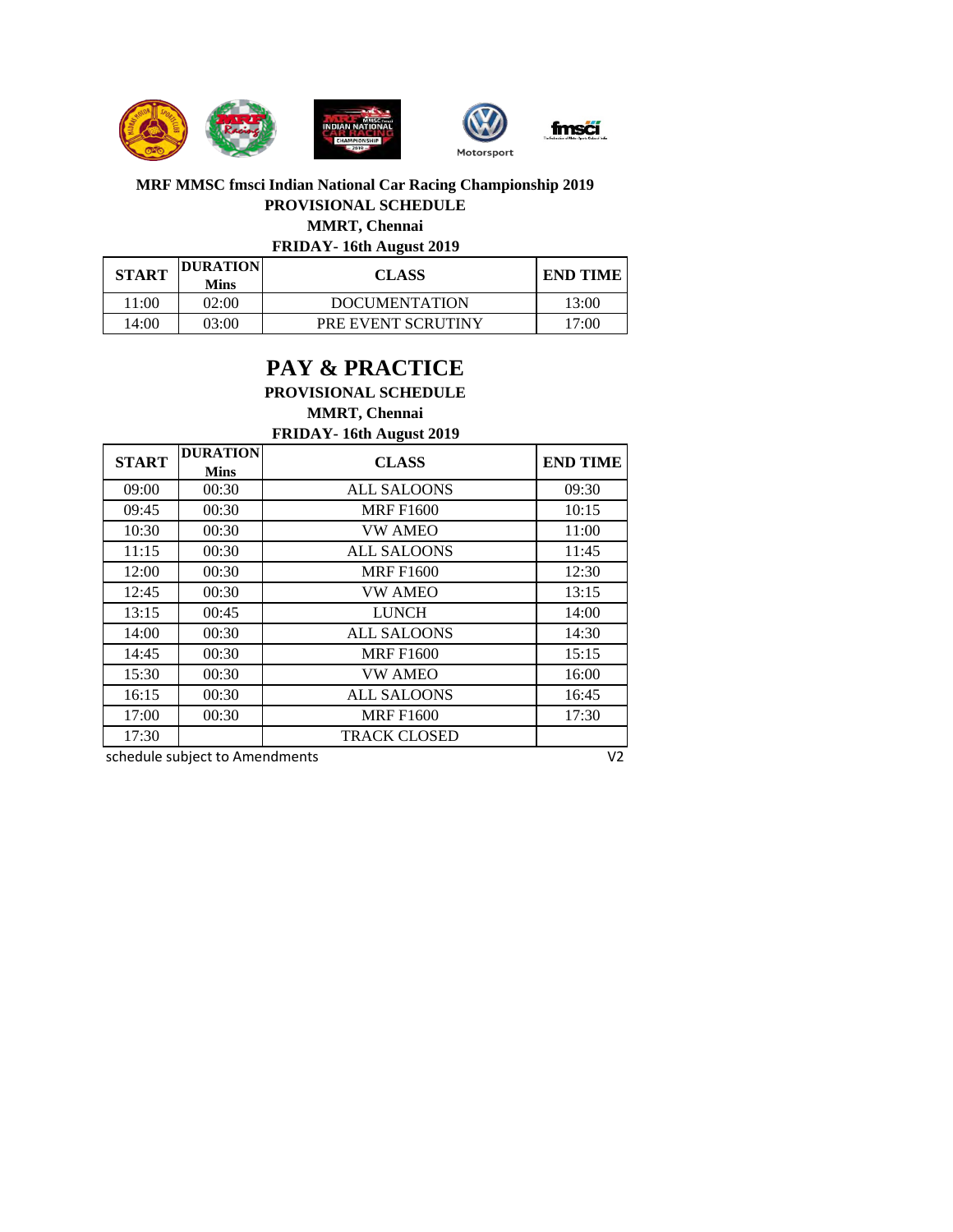



## **MRF MMSC fmsci Indian National Car Racing Championship 2019 PROVISIONAL SCHEDULE MMRT, Chennai**

**SATURDAY - 17th August 2019**

| <b>START</b> | <b>DURATION</b><br><b>Mins</b> |   | <b>LAPS RACE</b> | <b>CLASS</b>       | <b>SESSION</b>       | <b>END TIME</b> |
|--------------|--------------------------------|---|------------------|--------------------|----------------------|-----------------|
| 08:15        | 00:20                          |   |                  | ALL                | <b>BRIEFING</b>      | 08:35           |
| 09:15        | 00:30                          |   |                  | <b>MRF F1600</b>   | <b>FREE PRACTICE</b> | 09:45           |
| 09:55        | 00:30                          |   |                  | <b>VW AMEO</b>     | <b>FREE PRACTICE</b> | 10:25           |
| 10:35        | 00:30                          |   |                  | <b>ALL SALOONS</b> | <b>FREE PRACTICE</b> | 11:05           |
| 11:15        | 00:15                          |   |                  | <b>MRF F1600</b>   | <b>QUALIFYING</b>    | 11:30           |
| 11:40        | 00:15                          |   |                  | <b>VW AMEO</b>     | <b>QUALIFYING</b>    | 11:55           |
| 12:05        | 00:15                          |   |                  | <b>ALL SALOONS</b> | <b>QUALIFYING</b>    | 12:20           |
| 12:45        | 00:40                          | 8 | R1               | <b>MRF F1600</b>   | RACE <sub>1</sub>    | 13:25           |
| 13:30        | 00:45                          |   |                  | ALL                | <b>LUNCH</b>         | 14:15           |
| 14:15        | 00:40                          | 8 | R <sub>2</sub>   | <b>VW AMEO</b>     | RACE <sub>1</sub>    | 14:55           |
| 15:05        | 00:40                          | 8 | R <sub>3</sub>   | <b>ALL SALOONS</b> | RACE <sub>1</sub>    | 15:45           |
| 15:55        | 00:40                          | 8 | R4               | <b>MRF F1600</b>   | RACE <sub>2</sub>    | 16:35           |
| 16:40        |                                |   |                  | ALL                | <b>TRACK CLOSED</b>  |                 |

schedule subject to Amendments V2

\*Organisers reserve the right to run the Saloon Cars concurrently on the same grid